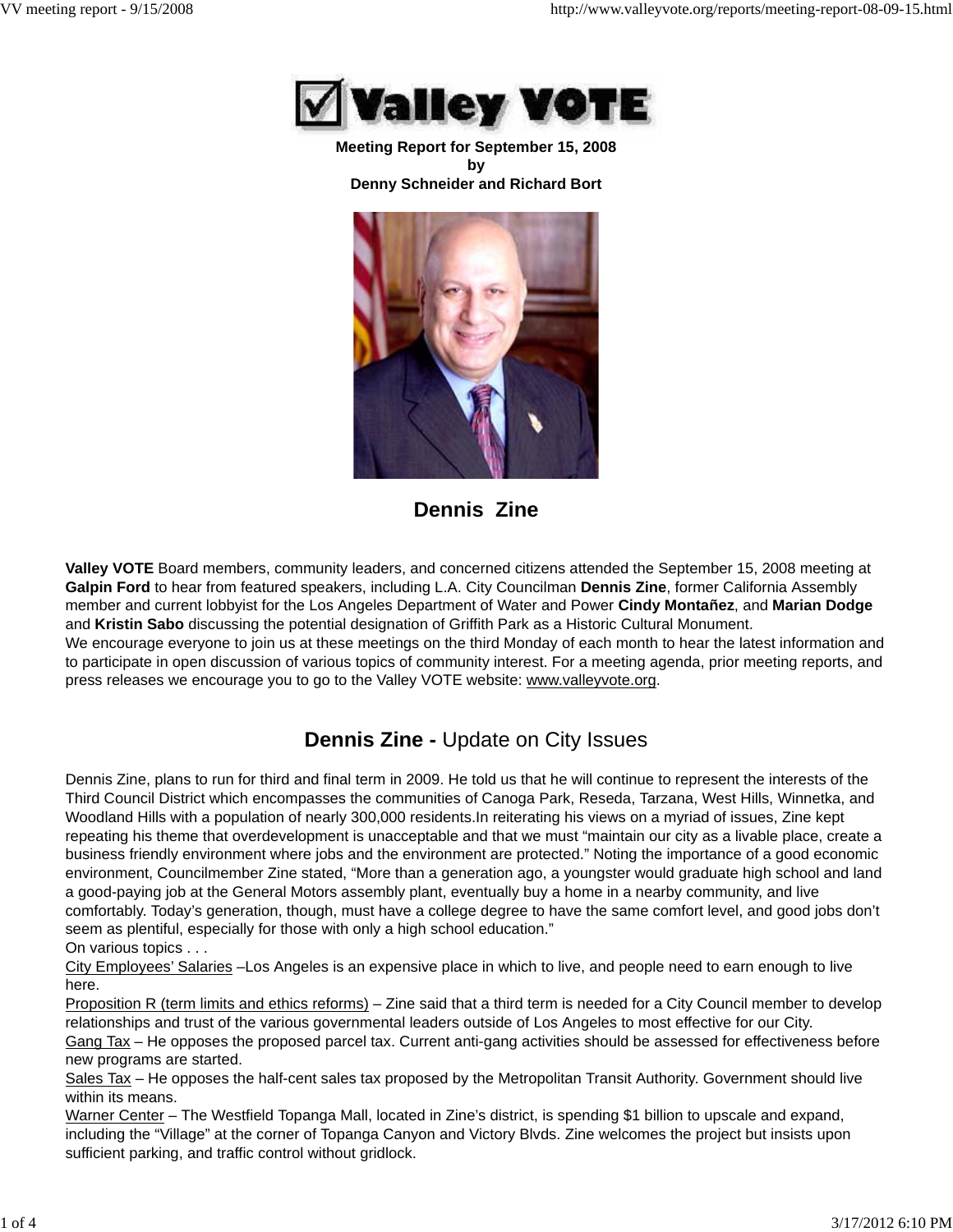Mansionization – He supports limits on overbuilding on residential lots and strongly opposes large developments like Las Lomas.

Billboards – He opposes the proposed billboards for the Convention Center/Staples Center area because they probably would become a distraction for motorists on the Harbor Freeway and thereby become a source of traffic accidents. Special Order 40 – He and LAPD Chief Bill Bratton are working on a plan, together with the federal bureau of Immigration and Customs Enforcement ("ICE") to be announced in October.

Medical Marijuana – He supports the distribution and use of marijuana for medicinal purposes, such as painful chronic diseases or cancer, as long as it is prescribed by a "legitimate doctor" and dispensed through a "legitimate pharmacy." Otherwise, he noted that there are no regulations to control dispensing of medicinal marijuana from the many retail shops that have sprung up citywide.

## **Cindy Montañez -LA DWP**

Formerly a member of the California Assembly and mayor of the City of San Fernando, Cindy Montañez was hired in January 2008 to help the municipal utility increase the proportion of electric power generated from renewable resources, including wind, solar, hydro, geothermal, etc. While the legislature has placed certain "green" requirements on utilities, there are some practical hurdles that stand in the way of implementing them. Cindy is wrestling with them. For example, Montañez noted that most power is generated outside the Los Angeles metropolitan area and must be transported a long distance to the urban core. That requires power transmission lines, which are opposed by many of the same environmental advocacy groups who are pushing for "green" generated power.When asked why no nuclear power plants are being developed in California, Montañez pointed to a 1976 state law that bans new nuclear plants in California. She also is working on groundwater issues, focusing on cleaning up groundwater supplies within the city of L.A. She said that the DWP needs to get Congress and the federal Environmental Protection Agency (EPA) to cooperate and fund this effort, for which she has been spending time in Washington D.C. talking to the agency and congressional representatives. Cindy has also been working to bring Gov. Schwarzeneggers's "Million Solar Roofs" initiative to L.A. She noted that a solar system to power a home costs about \$30,000 to install, and that LADWP provides significant rebates.

# **Marian Dodge and Kristin Sabo**

#### **Griffith Park as a Historic-Cultural Monument?**

Marian Dodge, representing the Greater Griffith Park Neighborhood Council, and Kristin Sabo, representing the Foothill Trails Neighborhood Council and who is a volunteer caretaker of Amir's Garden in Griffith Park, spoke to Valley VOTE members to acquaint them with the nomination of Griffith Park as a Historic-Cultural Monument.

Alarmed by proposals over the last few years to commercialize Griffith Park by building hotels, restaurants, tramways and numerous parking structures, Col. Griffith J. Griffith's heirs recently submitted an application to have all of Griffith Park designated as a City of Los Angeles Historic-Cultural Monument. Presently there are eight parks in Los Angeles designated as Historic Cultural Monuments, including Echo Park, Barnsdall Art Park, and MacArthur Park. If approved as a Historic-Cultural Monument, Griffith Park would qualify for funding from other sources than just the city's Recreation and Parks Department.

Designating the park as a historic cultural monument would make it tougher, but not impossible, to add a tramway or things like a highly commercialized "pleasure pier" suggested for the adjacent Los Angeles River. Significant new public buildings or changes to existing ones would have to go before the five-member Cultural Heritage Commission. Councilman Tom LaBonge, in whose district the park is located, as well as some private interests, supports the Historic-Cultural designation for only certain historically significant parts of the park, such as particular historic buildings, but not the entire park. LaBonge reportedly feels that the designation would make city projects in the park unnecessarily difficult, more time-consuming and costly. This would, however, leave parts of the park unprotected from possibly unwise and unsupervised development (as well as ineligible for historic funding).

Ms. Dodge and Ms. Sabo asked Valley VOTE members to make their views known by sending customized letters and e-mails to the city's Cultural Heritage Commission and Councilmember Tom LaBonge. They request that members strongly support the designation of the whole of Griffith Park as an L.A. Historic Cultural Monument. Details for submitting comments can be found at the website of the Greater Griffith Park Neighborhood Council, www.ggpnc.org.

### **Committee Reports**

#### **Denny Schneider- Airport Issues**

The Van Nuys Airport EIR addressing the phase-out of noisy "Stage 2" aircraft will be released September 19, and a hearing held on October 7. EIR copies are online at www.LAWA.org.

Schneider then reported that Burbank's Bob Hope Airport proposal to shift nighttime air traffic to Van Nuys Airport was rebuffed by a lengthy list of FAA concerns. Burbank has not responded, but Schneider said that he expects a Congressional legislation proposal instead.Valley VOTE opposes the current plan.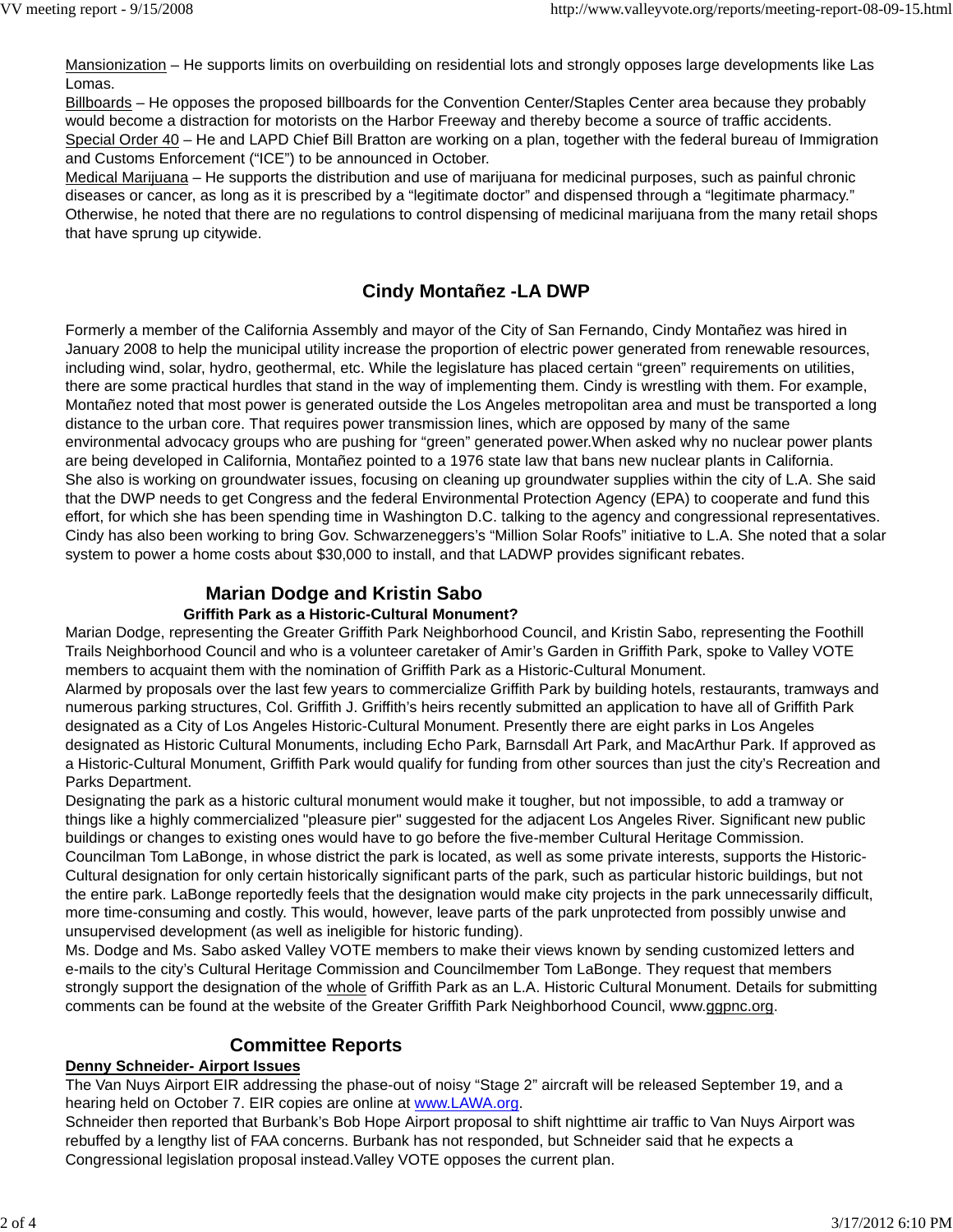· LAWA is the commencing north taxiway repairs near Terminals 1 and 2. During the 60-day construction period, all landings, including late-night flights, will be over populated areas instead of over the ocean. This project includes installation and implementation of a Runway Status Light pilot program.

· The Board of Airport Commissioners conceptually approved a major cost savings modification to rebuild the Tom Bradley Terminal entirely. New construction is less than the retrofits required.

 The controversial Master Plan EIR and accompanying NASA assessment of runway safety have both slipped to December 2009. Air Traffic Controller Union head told NASA and the professors assessing runway safety that nine of 10 incursions on the north airfield would be avoided by having full, appropriate tower staffing. He went on to say that the staffing issue takes precedence over any runway changes. In other words, the existing runway configuration has not been the problem.

#### **Jack Humphreville -LA DWP issues**

The City Council approved the Rate Restructuring Plan in July. As a result, Jack estimates that the energy charges for homeowners will increase 10-25%, hardly "revenue neutral" as touted in the DWP promotional materials. Jack said that the Rate Restructuring Plan was not very well conceived in that there are more efficient ways to reduce peak period demand and energy use than to raise rates.

Jack's estimate of the increase in electricity bills for homeowners is based on the announced rate increased in kilowatt hour charges plus higher pass-thru charges for fuels to produce the electricity. These include the costs associated with renewable energy and higher oil and gas prices, which are projected to increase about 35-40% over the next two years. As a result, he said, residential power bills will be going up about 20-25% over the next two years.

Jack wants a strong, knowledgeable, independent overseer to be appointed such as is employed by the California Public Utilities Commission to oversee PG&E, Southern California Edison, and San Diego Gas &Electric. Without this, he said, there will be no effective oversight. [Editor's Note- Good news!: On September 16, Nick Patsaouris, President of the Board of Water and Power Commissioners, announced that he will put the discussion of an independent Ratepayers Advocate on the agenda of the Board's October 7 meeting.]

#### **Polly Ward- Metro-Universal City Project**

This massive proposed project would be located on Lankershim Blvd., across from the entrance to Universal Studios, next door to Weddington Park and the Metro Red Line station, and would surround the historic Campo de Cahuenga. Polly Ward reported that the Draft Environmental Impact Report (DEIR) for this project has finally been released. See City Planning Department's website, www.lacity.org/PLN (click on Environmental, then Draft EIR) for the official project description, how to obtain a copy of the DEIR, and where to send comments, which must be submitted in writing by November 24.

Local homeowner groups, chambers of commerce, and neighborhood councils in the vicinity of the proposed project are mobilizing to oppose the project, Ms. Ward reported. One wild card is the position that VICA will take on this project. Primary objections to the project are the lack of planning to handle the traffic that would be generated by the project, the blocking of sunlight from nearby residential areas, noise, and the change in the ambiance of the entire surrounding area. A major concern is that the proposed office tower, 26 stories high and 5 stories underground, is to be built in a riverbed. Previous projects along the L.A. River in the Studio City area were forced to be revised because of the water table that rises and causes flooding during the rainy season. Councilman Tom LaBonge has strongly opposed this proposed project, citing traffic and density concerns. He welcomes NBC, but he has urged the developers to build a complex that works for them and everyone else.

#### **George Truesdell Neighborhood Councils**

George Truesdell reported on three concerns of local area neighborhood councils relate to:

· The city's proposed ordinance implementing SB 1818, which requires concessions to developers in the number of parking spaces, increased density bonuses, and method of allocation to tenants of affordable housing units.

· The Mayor's proposal for Inclusionary Zoning for affordable housing units.

· Sober-Living Homes, noting that these unregulated businesses are being developed by individual investors who are packing residents into modest houses and being paid up to \$5,000 per month per resident.

#### **Bart Reed Transportation Issues**

We all grieve for the victims of the Chatsworth train crash last week when a commuter train collided head on with a southbound freight train killing 26 and injuring many more. Bart cautioned not to draw conclusions based on the initial news reports that it was the sole fault of the commuter train engineer for running a red light. He asked us to wait for the NTSB assessment of all of the equipment and circumstances. Bart noted that several safety features that have not been implemented on these trains that are long overdue. He pointed out that the rail traffic monitoring station receives only a rudimentary pictorial display of the trains without video. This station received notice of the crash *after* it occurred. Further, a very affordable, positive train control "dead man switch system" could stop trains if a collision is imminent. This system is already used on trucks but has not been incorporated on our local trains. Bart also pointed out that there is a high speed